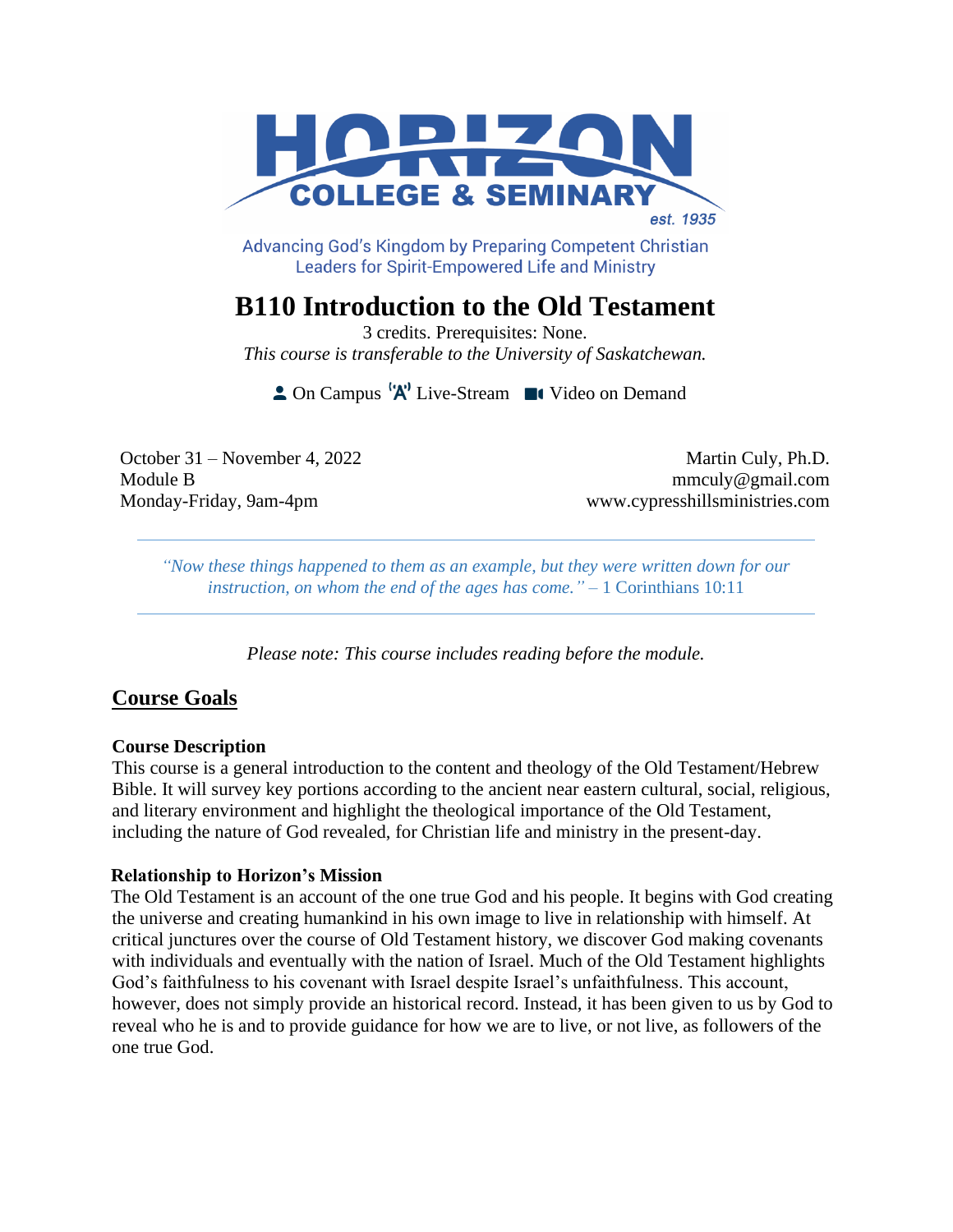## **Core Competencies and Learning Outcomes**

This course will significantly contribute to one of Horizon's core competencies: demonstrate biblical and theological literacy by applying God's Word carefully in order to articulate the Christian faith and discern unorthodox teachings.

To demonstrate competency in **Biblical and Theological Literacy**, students will:

- 1. Interpret the Old Testament in reference to the ancient Near Eastern context.
	- *Assessment:* Research and Reflection Paper
- 2. Explain the character of God as revealed in the Old Testament.
	- *Assessment:* Reading and Essay: The Message of the Old Testament
	- *Assessment:* Research and Reflection Paper
- 3. Use the entry-level resources necessary for researching the Old Testament.
	- *Assessment:* Quizzes #1-5
	- *Assessment:* Research and Reflection Paper
- 4. Explain or identify key terms in Old Testament studies.
	- *Assessment*: Reading and Essay: The Message of the Old Testament
	- *Assessment*: Research and Reflection Paper
- 5. Apply the theological witness of the Old Testament to contemporary issues.
	- *Assessment*: Reading and Essay: The Message of the Old Testament
	- *Assessment:* Research and Reflection Paper
- 6. Articulate the importance of the Old Testament in relation to the New Testament.
	- *Assessment*: Research and Reflection Paper

## **About the Instructor**

Marty Culy is the Director of Cypress Hills Ministries and has served as a Bible translator, college and seminary professor, pastor, and church planter over the past 35 years. He is the founding editor of the Baylor Handbook on the Greek New Testament commentary series and has authored many articles and twelve books, the two most recent being *The Making of a Disciple: Character Studies in the Gospel of John* (2021) and *The Fear of the Lord is the Beginning of Everything* (2021). His current focus is producing online Bible courses and a resource for Bible teachers and preachers called the Ignitus Bible Curriculum. Marty graduated from California State University Fresno (BA), University of North Dakota (MA), Grace Theological Seminary (MDiv), and Baylor University (PhD).

## **Course Work**

*NOTE: Please submit all written assignments in .docx format (no PDFs).*

## **Required Readings**

DeRouchie, Jason S., ed. *What the Old Testament Authors Really Cared About: A Survey of Jesus' Bible*. Second edition. Grand Rapids: Kregel Academic, 2013. ISBN: 978-0825425912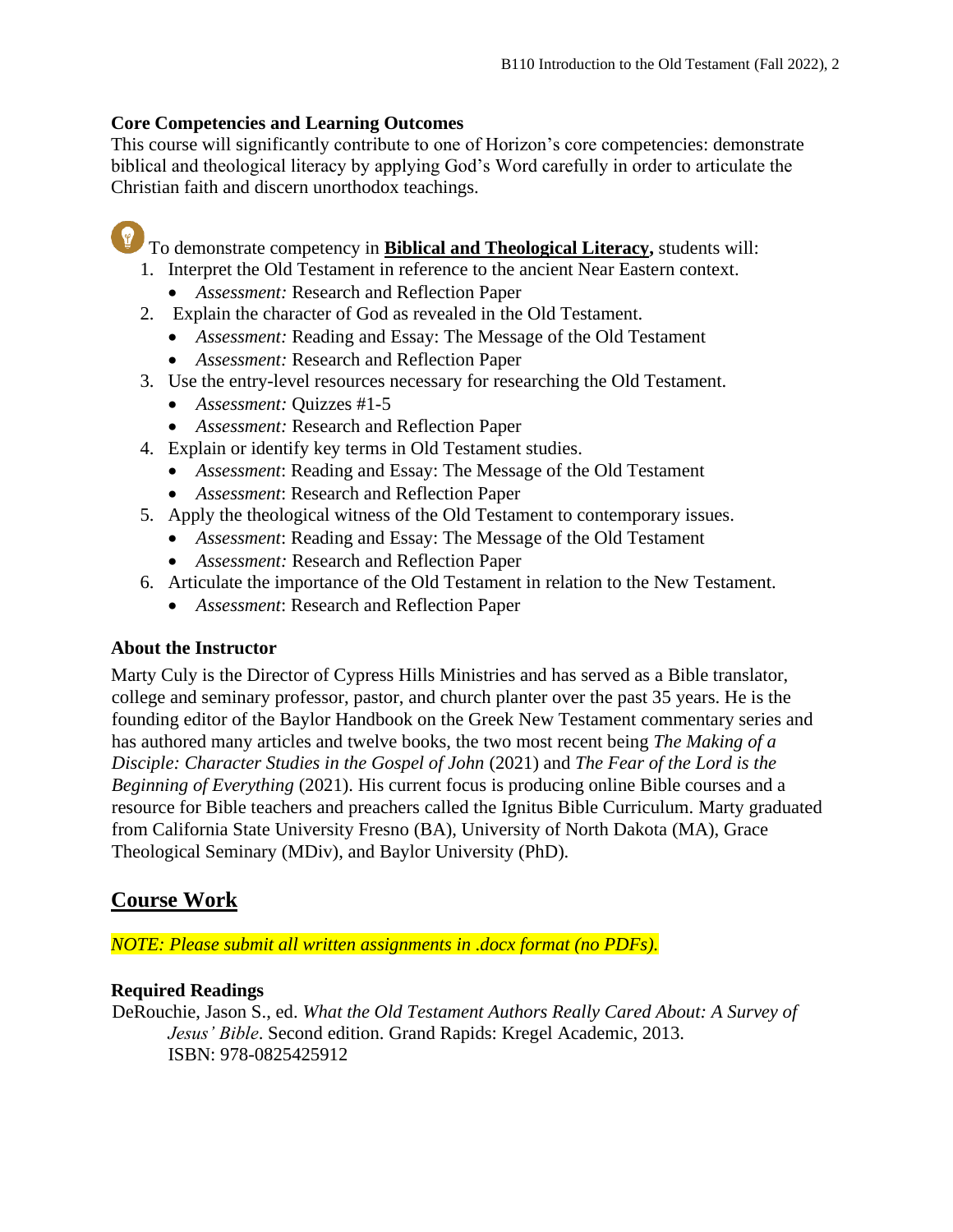Schreiner, Thomas R. *Covenant and God's Purpose for the World*. Wheaton, IL: Crossway, 2017. ISBN: 978-1433549991.

\*\*While students have the benefit of accessing their textbooks online through the [Digital](https://libguides.thedtl.org/home)  [Theological Library,](https://libguides.thedtl.org/home) they will not have access to the Digital Theological Library upon graduation. Therefore, we encourage students to purchase select textbooks to build their personal library. For your convenience, Horizon has partnered with Kennedy's Parable to provide textbooks.

### **Course Assignments and Activities**

**Portfolio Components.** *Research and Reflection Paper: Old Testament Covenants and the Gospel.* This assignment must be edited and submitted for the **Biblical and Theological Literacy** page in your Portfolio (See the Portfolio Guide for a further description).

## **PRE-MODULE ASSIGNMENTS**

#### *1. Quiz #1*

Read **Genesis 1–2, 9, 12, 15, 17, 22, 49** prior to coming to class on Monday morning. Quiz #1 will include some questions on the most important content of this reading.

Read **pages 11-18 and pages 31-87 of** *Covenant and God's Purpose for the World*. Quiz #1 will include some questions on the main points from these pages of the book. You mainly need to understand what a covenant is and the nature of the key covenants that are discussed in this portion of the book. Be sure to review Assignment #4 before doing the reading so that you can highlight portions of the book or take notes related to that assignment.

Quiz #1 will be given on the first day of class to assess your competency in understanding these two readings. You will be asked on Quiz #1 to confirm that you completed these readings.

- Related learning outcome(s): #3
- **Assignment length:** N/A.
- **Due date:** October 31, 2022 at 9AM.

## **MODULE WEEK ASSIGNMENTS**

## *2. Quizzes #2-5*

There will be quizzes given each day at the beginning of class. All quizzes will mostly be made up of multiple-choice questions, with some TRUE/FALSE questions and some that require you to fill in the blank. The four quizzes will cover the material from the textbook listed in the course schedule (see below) and key points from the previous day of class. Students may optionally do some or all of the readings that relate to these quizzes prior to the week of class. Assessment of Quizzes #2-5 will be based on demonstrating competency through the quizzes as a unit rather than through each individual quiz. In other words, it is your overall performance on these quizzes that will be assessed.

- Related learning outcome(s): *#*3.
- **Assignment length:** N/A.
- **Due date:** Tuesday-Friday at the beginning of class.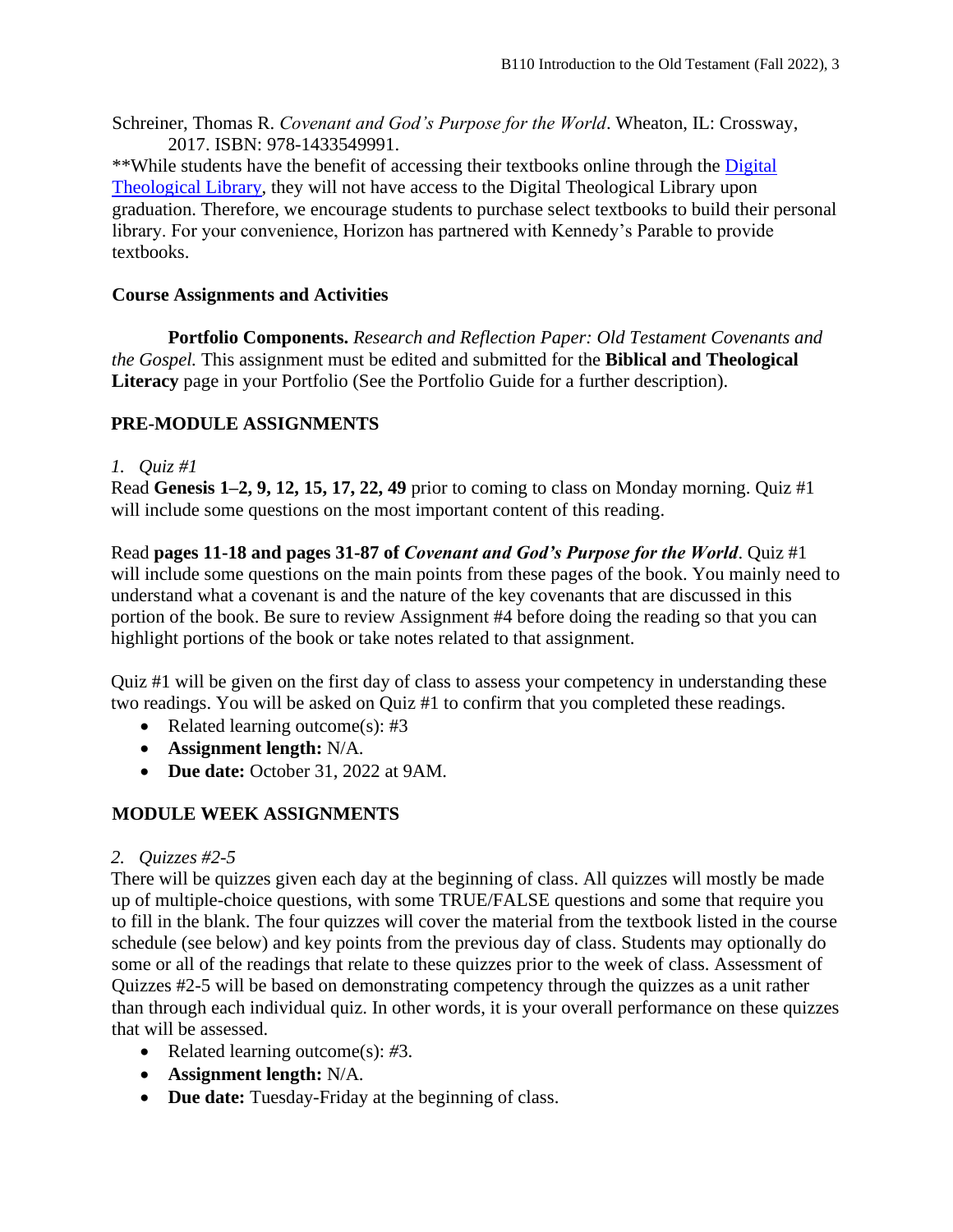#### **POST-MODULE ASSIGNMENTS**

#### *3. Reading and Essay: The Message of the Old Testament.*

**OPTION #1:** Read (or listen) through *one half* of each section (Law, Prophets, and Writings) from the list of "Key Old Testament Chapters" on p. 469 in your textbook. Please submit the Reading Report available under "Files" to show that you have completed this reading. Then write a brief essay describing the overall message of the Old Testament. Be sure to a brief section on what the Old Testament teaches us about the character of God. This essay should be based both on what you learned in class and on the "key chapters" of the Old Testament that you read. Imagine that someone asked you: "What is the Old Testament all about?" and "Why should a Christian bother to read the Old Testament?" How would you respond to these two questions? This assignment does not require any research beyond reviewing class notes and taking notes as you read the "key chapters." *To make this assignment easier, students are encouraged to keep a running list of notes during class that will be used to write this essay.* All citation of sources in this essay should be in parentheses rather than footnotes. For example, when citing Scripture: (Deut 6:8); when citing class notes, use "CN" plus the page number: (CN, 45); when citing class discussion, simply use: (CD).

**OPTION #2:** Complete this assignment orally. After class concludes on Friday, meet with the professor and orally describe the overall message of the Old Testament, including each of the issues addressed above. This will take approximately five minutes. If you choose this option, you will still need to read the Key Old Testament Chapters and submit a Reading Report by Nov 18.

- Related learning outcome(s): #2, #4, and #5.
- **Assignment length**: 1-3 pages or five-minute oral discussion.
- **Due date:** November 18, 2022

#### *4.**Research and Reflection Paper: Old Testament Covenants and the Gospel.*

This research paper has four components that you are required to integrate into a coherent essay. Your overall goal is to share the gospel using the Old Testament, giving special attention to Old Testament covenants. To accomplish this goal: (1) Describe the major covenants of the Old Testament (Noahic, Abrahamic, Mosaic, and Davidic), highlighting the similarities and differences between them. You might also try to answer these questions: (a) What do the Old Testament covenants teach us about the nature of biblical covenants in general? (b) What do the Old Testament covenants reveal about God's character? (2) *Briefly* describe how the Old Covenant covenants compare or contrast with other Ancient Near Eastern covenants. (3) Describe how this understanding of covenants helps us to better understand the nature of the New Covenant, which is mentioned in Jeremiah 31 and fleshed out in the New Testament. Be sure to give a clear description of the New Covenant. How is the New Covenant the same or different from the earlier covenants? (4) Present your description of the covenants in the format of sharing the gospel with someone. You might  $\overline{(\text{optionally})}$  draw on key passages about the coming Messiah from the Old Testament in your gospel presentation. For example, you might build on Deut 18:15 by writing something like this: "The Old Testament promised that God would send a prophet like Moses (Deut 18:15), who would do many miracles like Moses had done." Here are some other passages that you might use in your presentation of the gospel. You can choose from these or use other passages you find on your own: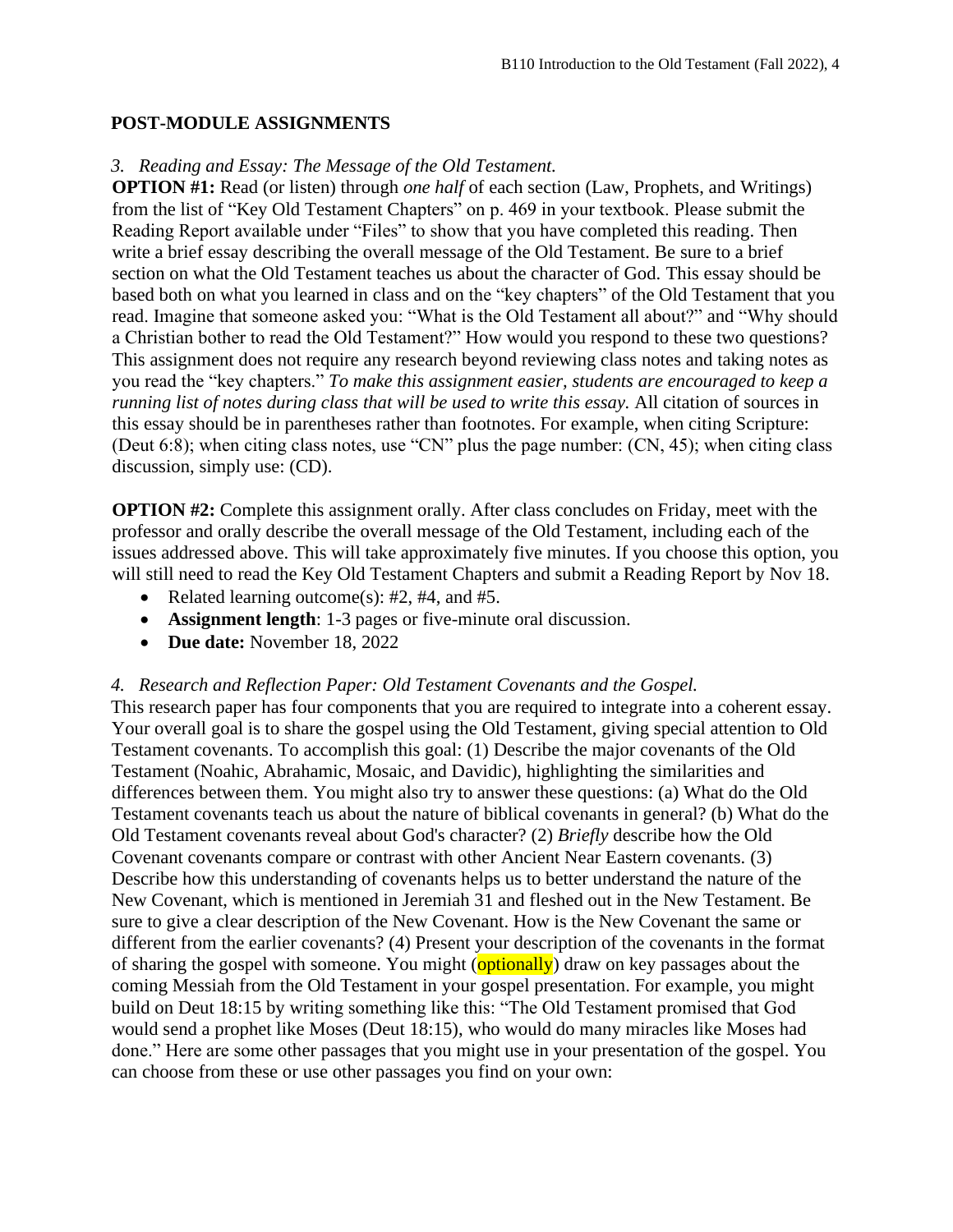- Gen 1 God is Creator (see John 1)
- Gen 3 Messianic prophecy (seed of the woman)
- Gen 22 Sacrifice of Isaac is a type of God's sacrifice of Jesus
- Exod 12 Passover (Jesus is like the Passover Lamb)
- Lev 4 Jesus was a sin offering
- Lev 16 Day of Atonement (Jesus' atoning sacrifice)
- Deut 18 Prophet like Moses
- 2 Sam 7 Davidic promise
- Isa 7-8 Emmanuel
- Isa 9  $"For$  unto us . . ."
- Isa 11 Root of Jesse
- Isa 26 Resurrection
- Isa 40 A voice crying in the wilderness
- Isa 52-53 Suffering Servant (many messianic prophecies)
- Isa 61 The Spirit of the Lord is upon me
- Jer 31 The New Covenant
- Ezek 36 The New Covenant
- Mic 5 Bethlehem
- Mal 4 Elijah / John the Baptist
- Zech 9 Messiah humble and riding on a donkey
- Zech 12 The Pierced One
- Zech 14 The Second Coming
- Psa 22 Crucifixion
- Psa 110 Lord said to my lord/Melchizedek
- Dan 3 Son of man

You may also refer to New Testament passages, but they should only be listed to show how they support or flesh out Old Testament passages. You may present your essay as a typical research paper, as a monologue (what you would share with someone), or as a dialogue (like a script, including questions and answers). You may also submit this assignment in either written or video format. If you choose to submit a video recording, you still need to submit an outline of your notes (including biblical and secondary source citations) that shows the structure of your argument, along with a bibliography, but you do not need to submit an actual essay. We will discuss this assignment more during the week of class.

To complete this assignment, you must make use of *at least 3* credible secondary sources *in addition* to any use you make of your textbooks. These sources must include at least 2 scholarly books and 1 article, essay, scholarly blog post, or Bible dictionary/encyclopedia entry. A list of potential sources is provided in the Bibliography to help you get started. Please note that sources on "covenant theology" are not the same as sources on Old Testament covenants. Also, this paper is not about a "covenant of works" versus a "covenant of grace."

- Related learning outcome(s):  $#1-6$
- **Assignment length**: 4-7 pages (written), not counting title page or bibliography, or 10-15 minutes (video).
- **Due date:** November 28, 2022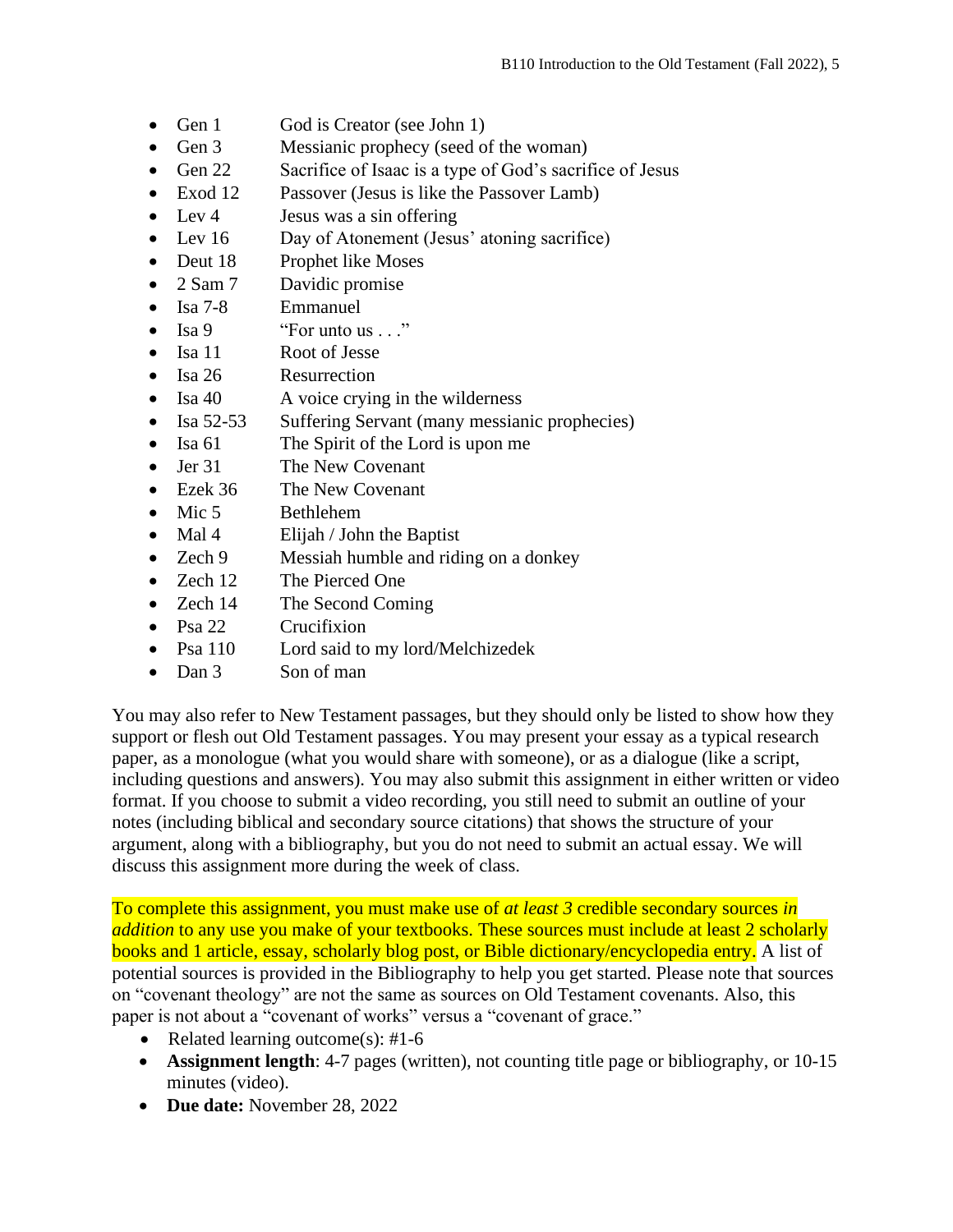### **Video-on-Demand (VOD) Student Requirements**

As indicated on the course schedule, this class is being offered by VOD. Students who taking the course through VOD are required to indicate this during their course registration. While VOD recordings are available for any student who may be absent from class, non-VOD students are expected to attend class live following the class attendance policy.

- For this course, VOD students have different assignment due dates than in-class students. The assignments are due as below:
	- o Quiz #1: due November 7 at 11:59PM
	- o Quiz #2: due November 12 at 11:59PM
	- o Quiz #3: due November 17 at 11:59PM
	- o Quiz #4: due November 22 at 11:59PM
	- o Quiz #5: due November 26 at 11:59PM
	- o Reading and Essay: due December 1 at 11:59PM
	- o Research and Reflection Paper: due December 8 at 11:59PM
- VOD students are required to watch and engage with all lecture content and in-class activities from one full day of the module, according to the schedule below:
	- o Day 1 lectures & FlipGrid report: completed by November 7 at 11:59PM.
	- o Day 2 lectures & FlipGrid report: completed by November 12 at 11:59PM.
	- o Day 3 lectures & FlipGrid report: completed by November 17 at 11:59PM.
	- o Day 4 lectures & FlipGrid report: completed by November 22 at 11:59PM.
	- o Day 5 lectures & FlipGrid report: completed by November 26 at 11:59PM.
- According to the schedule directly above, VOD students will submit a 2–3-minute video to FlipGrid that 1) affirms you have watched the required recording for the last seven days, 2) summarizes one thing you learned that week that will help you reach the course learning outcomes, and 3) explains at least one question you had after watching the class recording.
- In order to pass the course, VOD students must submit all of their VOD submissions. These submissions are marked are pass/fail based on whether or not they demonstrate thoughtful engagement with the lecture content and in-class activities.

#### **Estimate of Time Investment** (individual time investments may vary)

| Classroom time                   |           | 30 hrs   | N/A               |
|----------------------------------|-----------|----------|-------------------|
| 1. Quiz $#1$                     |           | 5 hrs    | October 31, 2022  |
| 2. Quizzes $#2-5$                |           | $10$ hrs | Module Week       |
| 3. Reading and Essay             |           | $27$ hrs | November 18, 2022 |
| Reading (20 hrs)                 |           |          |                   |
| Writing (7 hrs)                  |           |          |                   |
| 4. Research and Reflection Paper |           | $23$ hrs | November 28, 2022 |
|                                  | $Total =$ | 95 hrs   |                   |

#### **Assessment Rubrics**

*Rubrics will be available on Populi by the first day of class under the Lesson "B110 Assignment Rubrics."*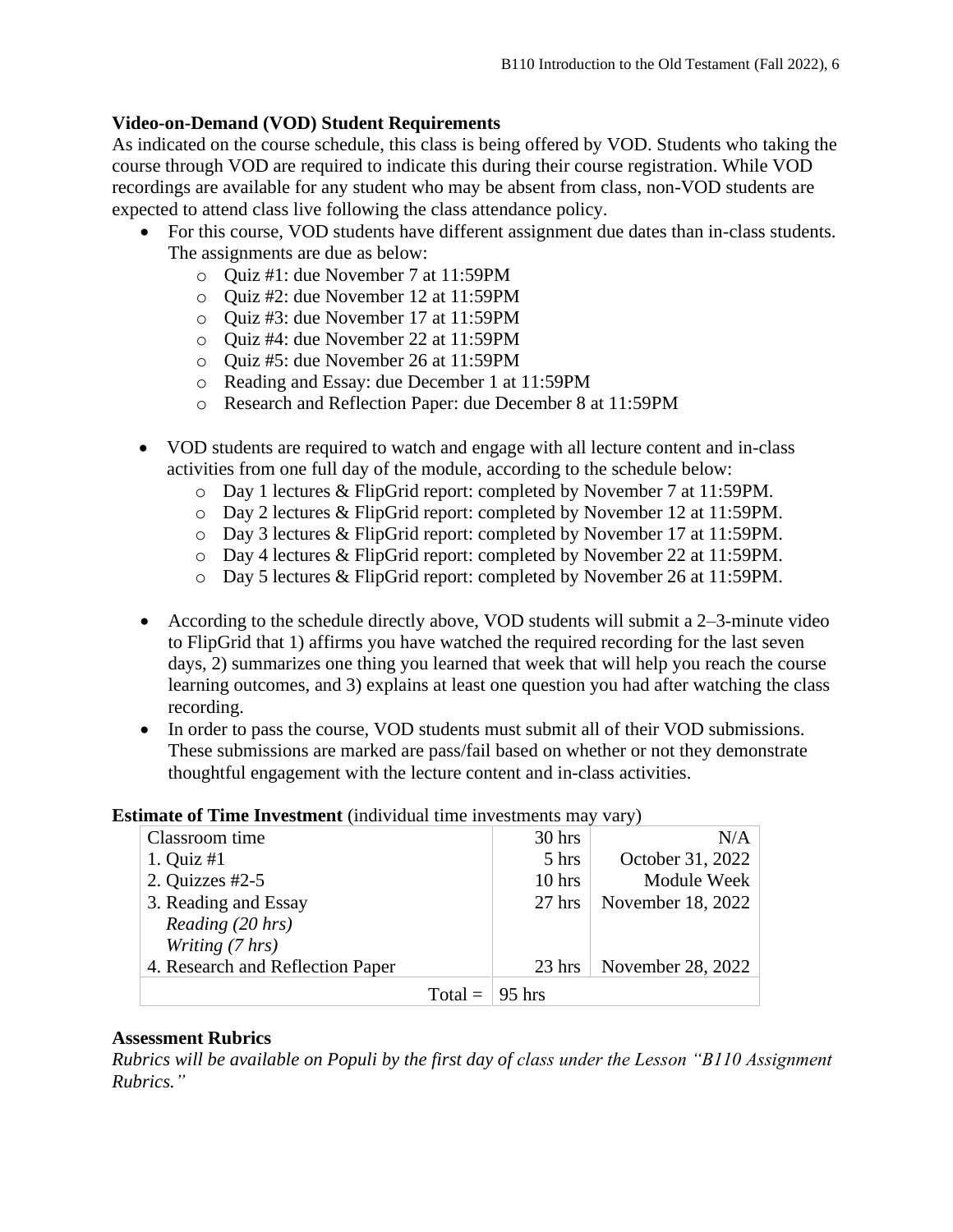## **Course Outline**

• Chapel is on Thursday morning from 10:50am-12:20pm.

| Date             | <b>Topics</b>                   | <b>Quizzes</b>                      |
|------------------|---------------------------------|-------------------------------------|
| Monday, Oct 31   | <b>Course Introduction</b>      | Quiz 1: Covenant;                   |
|                  | Introduction to the OT          | <b>Key Chapters from Genesis</b>    |
|                  | Genesis – Deuteronomy           |                                     |
| Tuesday, Nov 1   | Joshua, Judges, Ruth, 1 Samuel, | Quiz 2: Judges (DeRouchie, 187-199) |
|                  | 2 Samuel, Job, Psalms           |                                     |
| Wednesday, Nov 2 | Proverbs, Ecclesiastes, Song of | Quiz 3: Song of Songs, Lamentations |
|                  | Solomon, 1 Kings, 2 Kings,      | (DeRouchie, 392-399; 400-407)       |
|                  | Jonah, Hosea, Amos              |                                     |
|                  |                                 |                                     |
| Thursday, Nov 3  | Isaiah, Micah, Joel, Nahum,     | Quiz 4: $1 \& 2$ Chronicles         |
|                  | Zephaniah, 1 Chronicles, 2      | (DeRouchie, 442-462)                |
|                  | Chronicles, Jeremiah,           |                                     |
|                  | Habakkuk, Ezekiel,              |                                     |
|                  | Lamentations, Obadiah           |                                     |
| Friday, Nov 4    | Daniel, Esther, Ezra, Nehemiah, | Quiz 5: Ezekiel (DeRouchie, 260-    |
|                  | Haggai, Zechariah, Malachi      | 277)                                |
|                  |                                 |                                     |
|                  |                                 |                                     |
| Nov 7-28         | Working on Post-Module          | Reading and Essay due Nov 18, 2022  |
|                  | assignments                     | Research Paper due Nov 28, 2022     |
| Dec 12-16        | <b>Revision Week</b>            | Final submissions due Dec 16, 2022  |

• First submissions of assignments will not be accepted after **December 9, 2022**.

| Monday, December 12, 2022    | Resubmission of <i>Quiz 1</i> and <i>Quizzes</i> 2-5  |
|------------------------------|-------------------------------------------------------|
| Tuesday, December 13, 2022   | Resubmission of Reading and Essay: The Message of the |
|                              | Old Testament.                                        |
| Wednesday, December 14, 2022 | Resubmission of Research and Reflection Paper: Old    |
|                              | <b>Testament Covenants and the Gospel</b>             |
| Thursday, December 15, 2022  | <b>Second Resubmissions</b>                           |
| Friday, December 16, 2022    | <b>Additional Resubmissions</b>                       |

• No resubmission of assignments will be accepted after **December 16, 2022.**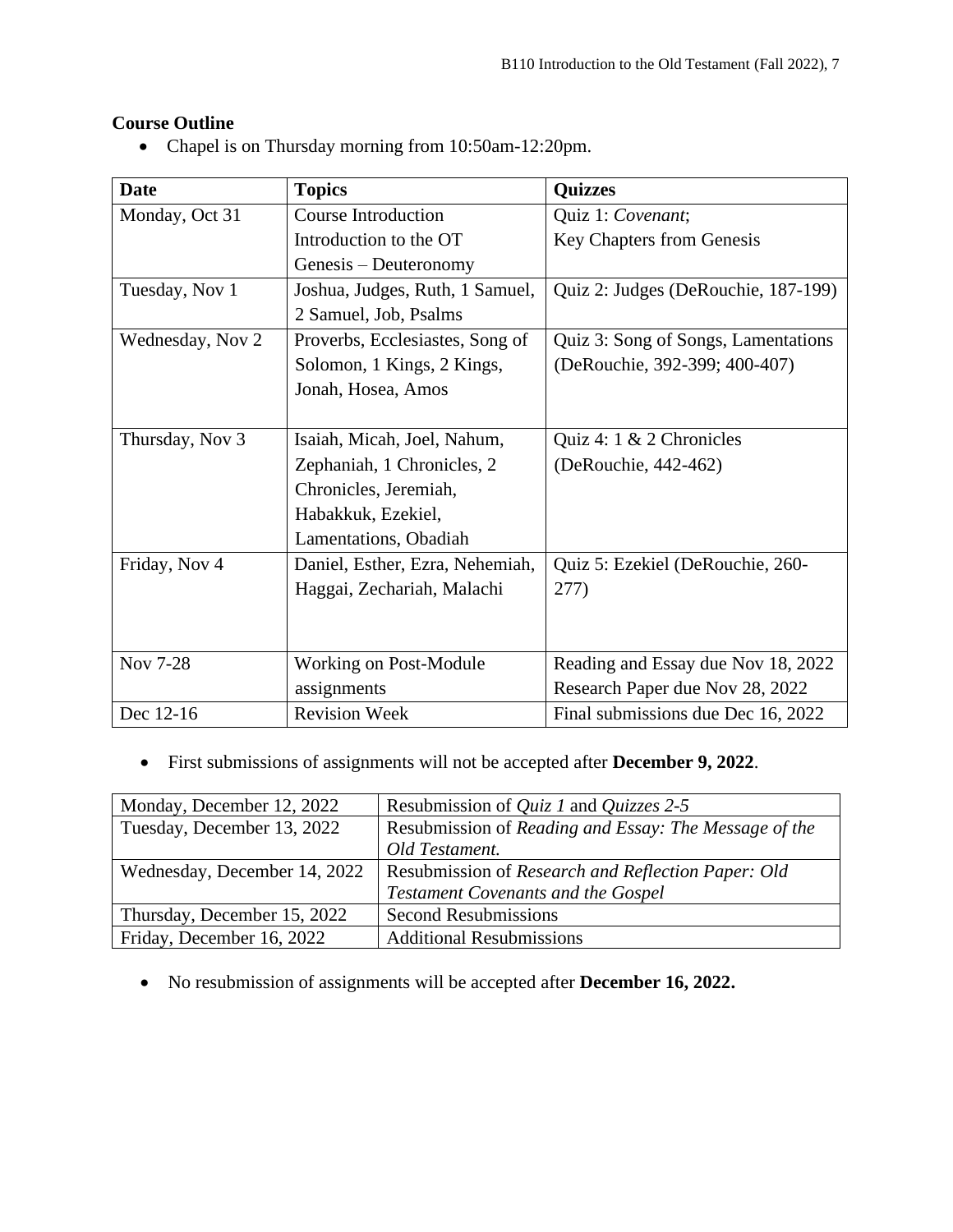## **Academic Policies**

#### **General Assignment Guidelines**

Please see the Horizon [Format Guide](https://www.horizon.edu/academics/) for assignment submission, grammar, and formatting guidelines.

#### **Late Assignments and Extensions**

Students are expected to submit work by the assigned due dates, as part of their development of the Leadership and Administration competency. To submit extension requests, students must submit the *[Assignment Extension Request Form](https://horizon.edu/forms/student/)* online and *before the due date*. Professors may grant extensions in the case of extenuating circumstances, such as significant illness or a family emergency. Furthermore, no extensions will be granted beyond the final day of a term or semester.

Unexcused late submissions will be tracked across each student's program. If one assignment is submitted more than five days late or if a student incurs multiple instances of unexcused late submissions, it will result in academic discipline, such as required tutoring, academic probation, failure of the course, or failure to qualify for graduation. Similar to standard human resource employment practices, students will receive warnings and conditions with increasing severity of academic discipline.

#### **Resubmission of Assignments**

Students have until the last day of revision week to submit revisions. Students can generally submit up to two revisions for each assignment, although a professor may accept more revisions if the professor determines the student is addressing all of the professor's instructions and making significant progress toward achieving competency.

#### **Horizon College Assessment of Student Work**

The goal of courses is to help students develop the stated competencies, not earn letter grades. Assignments are the means by which instructors evaluate development of those competencies. Consequently, students do not earn overall "grades" on individual assignments. Instead, assessment focuses on measuring students' competency as outlined in the syllabus and assignment rubric. For purposes of transferability to other institutions, the final competency designations will be translated to a comparable letter grade on a traditional transcript. The tables below explain Horizon's approach:

|   | <b>Horizon CBE Scale</b> | <b>Descriptor</b>                                                                                                                                      | Letter<br>Grade | Grade<br>Point | $U$ of $S$<br><b>Equivalency</b> |
|---|--------------------------|--------------------------------------------------------------------------------------------------------------------------------------------------------|-----------------|----------------|----------------------------------|
| E | Exceeding                | Student exceeded competency<br>requirements for more than 40% of the<br>learning outcomes and met requirements<br>for all remaining learning outcomes. | $A+$            | 4.0            | 90-100                           |
|   |                          |                                                                                                                                                        | A               | 4.0            | 85-89                            |
|   |                          |                                                                                                                                                        | A-              | 3.7            | 80-84                            |
| M | Meeting                  | Student met competency requirements                                                                                                                    | $B+$            | 3.3            | 77-79                            |
|   |                          | for all learning outcomes and may have                                                                                                                 | B               | 3.0            | 73-76                            |
|   |                          | exceeded in 40% or less.                                                                                                                               | $B -$           | 2.7            | 70-72                            |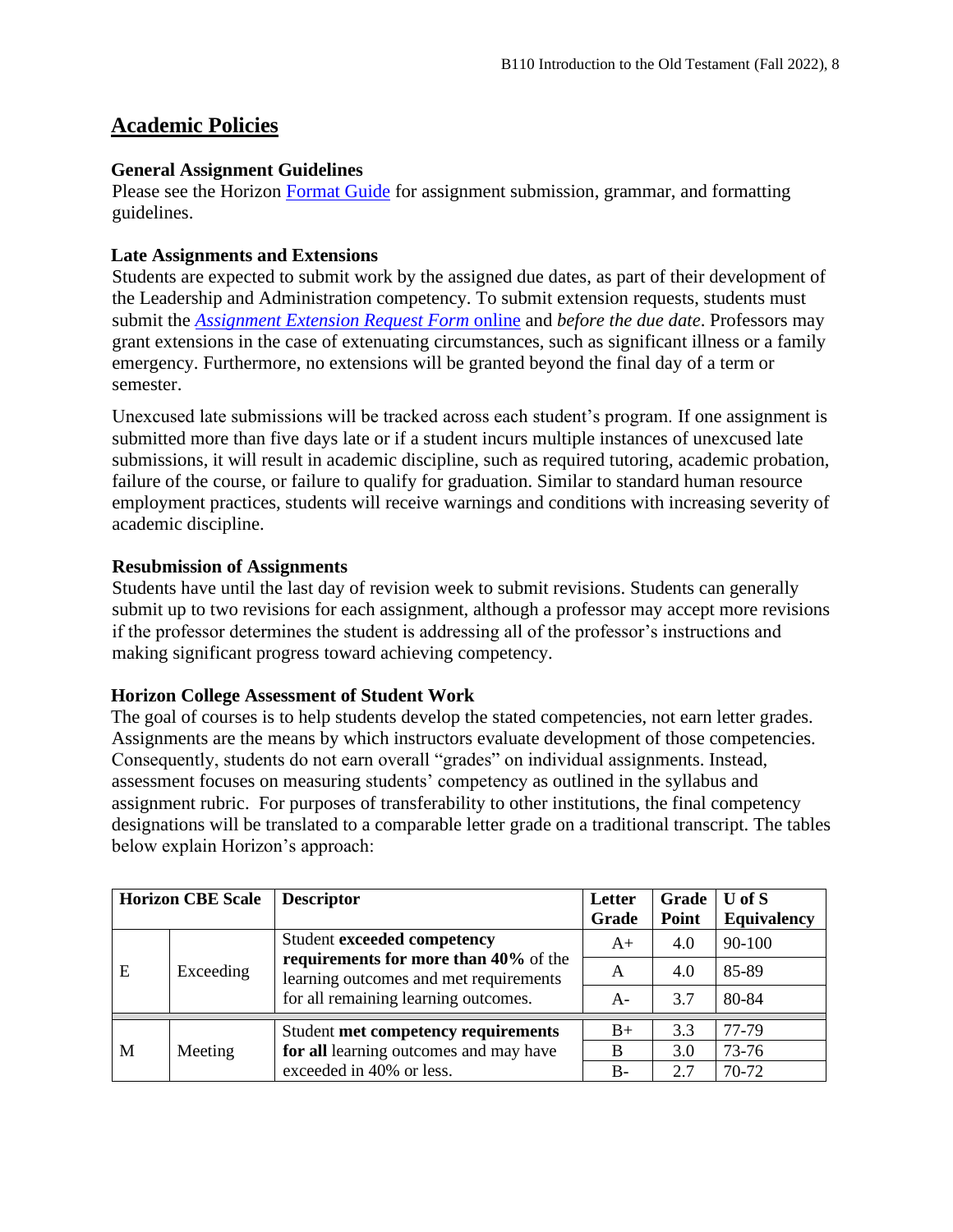Students pass a course only after they have demonstrated that they have *met or exceeded all*  competency requirements for a course. If the student chooses not to meet all course competency requirements, the course will not be sufficient to fulfill their program requirements at Horizon. Nevertheless, for transferability purposes, the student will receive a letter grade of C+ or below on a traditional transcript.

| <b>BTM</b><br>meet |                    | Student was beginning to meet<br>competency requirements for any one<br>or more learning outcomes, and met or<br>exceeded competency requirements for all<br>other outcomes. | $C_{+}$                     | 2.3 | 67-69     |
|--------------------|--------------------|------------------------------------------------------------------------------------------------------------------------------------------------------------------------------|-----------------------------|-----|-----------|
|                    | Beginning to       |                                                                                                                                                                              | $\mathcal{C}_{\mathcal{C}}$ | 2.0 | 63-66     |
|                    |                    |                                                                                                                                                                              | $C-$                        | 1.7 | $60 - 62$ |
| <b>NYM</b>         | Not yet<br>meeting | Student was not yet meeting competency<br>requirements for one or more learning<br>outcomes.                                                                                 | $D+$                        | 1.3 | 57-59     |
|                    |                    |                                                                                                                                                                              |                             | 1.0 | 53-56     |
|                    |                    |                                                                                                                                                                              | D-                          | 0.7 | 50-52     |
|                    |                    |                                                                                                                                                                              | F                           | 0.0 | $0-49$    |

## **Academic Honesty**

Horizon uses the University of Saskatchewan definition of plagiarism described as "the presentation of the work or idea of another in such a way as to give others the impression that it is the work or idea of the presenter. Adequate attribution is required. What is essential is that another person have no doubt which words or research results are the student's and which are drawn from other sources" (Office of the University Secretary, 2012). Students are expected to give due recognition to sources from which all substantial phrases, sentences or even ideas are drawn. Note also that you may not submit work done in one course to satisfy the requirements of another course (unless both instructors agree beforehand to accept such work). See [here](http://www.turnitin.com/assets/en_us/media/plagiarism_spectrum.php) for examples of plagiarism and further guidelines in the [Student Handbook.](https://www.horizon.edu/academics/)

## **Disability Services Information**

If you would benefit from learning accommodations due to pre-existing physical or mental health conditions or learning disabilities, contact the Academic or Student Life departments at the beginning of the course. Horizon will work to meet your learning and/or physical needs where possible. If any conditions arise during the course that you wish to disclose, please contact us as soon as possible. In all cases you will need to provide current [documentation](https://www.horizon.edu/students/support/) of the disability or condition you wish to disclose. Horizon takes appropriate care to ensure confidentiality about any such disclosures. For more information, contact Bob Williamson, Dean of Students, at [bwilliamson@horizon.edu;](mailto:bwilliamson@horizon.edu) Jessie Lysholm, Associate Dean of Students, at [jlysholm@horizon.edu;](mailto:jlysholm@horizon.edu) or Leanne Bellamy, Academic Coach, at [lbellamy@horizon.edu.](mailto:lbellamy@horizon.edu)

#### **Class Attendance**

Students should attend all classes in order to facilitate competency development. Students are expected to be present through the delivery method that they registered for, either on campus or through live-streaming with their camera on. A student must be present for the full duration of a class period in order to be registered as present for the class. In the case of illness or other unforeseen circumstances, students may miss one day of a module course or three days of class in a term or semester course without academic penalty. Students who are absent for more than the number of classes stated above will automatically fail the course. Students wishing to be exempted from this policy due to extenuating circumstances may make an academic appeal,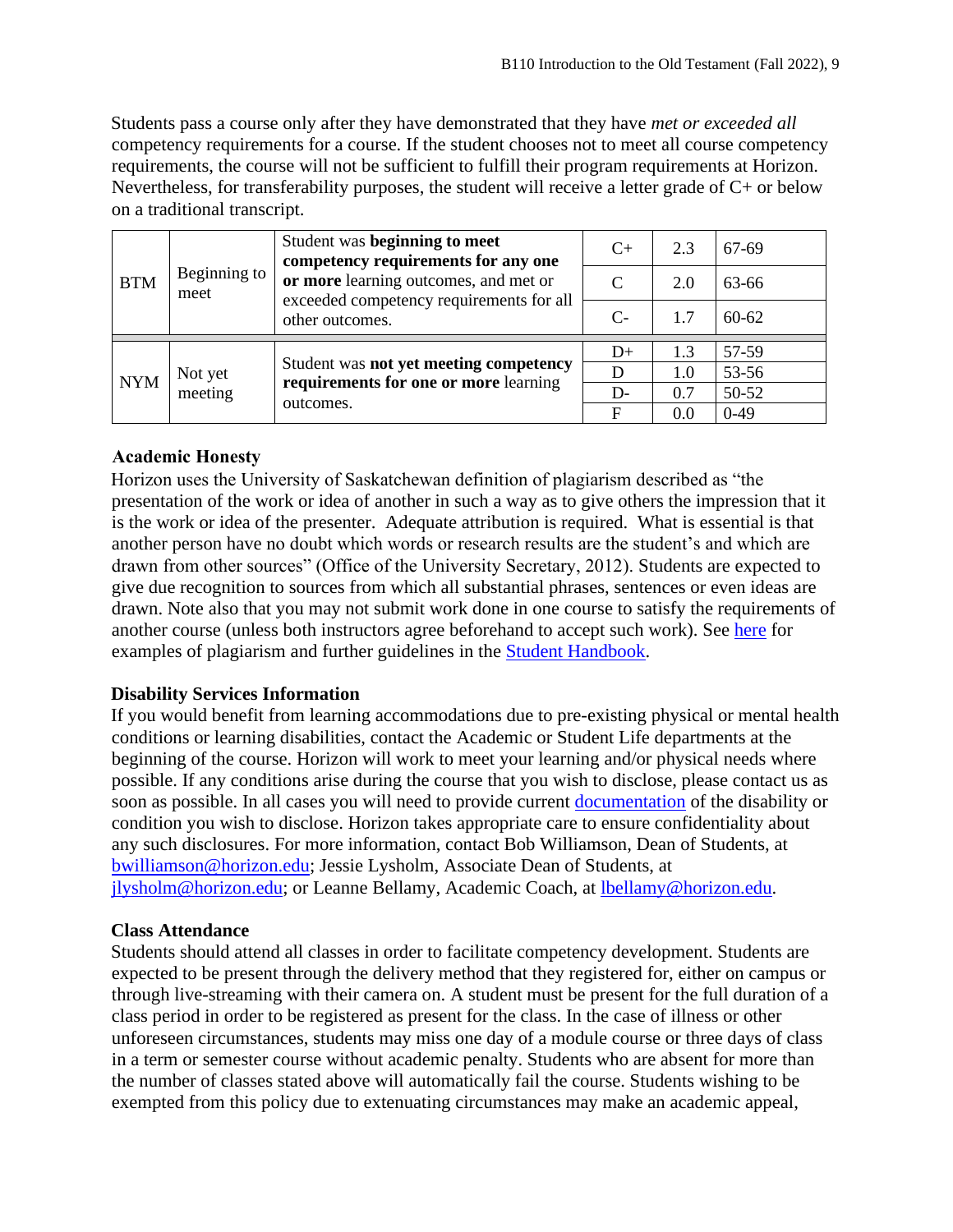where they will need to document and verify those circumstances. Students who miss a class are responsible to get missed notes or handouts from another student, rather than from the professor.

#### **Live-Streaming Etiquette**

Students taking the course through live-streaming are required to indicate this during their course registration. While live-streaming access is available for on-campus students who are unable to attend class due to illness, on-campus students are expected to attend class in person following the class attendance policy.

If attending class online via live-stream, in order to be marked present for class, you must keep your camera on and stay present and attentive throughout the class session, extending the gift of engagement. Access your class with a computer (preferably) or tablet, not a cell phone. Arrive to class on time, and dress as you would if you were attending class on campus. Join the class from a quiet space with minimal background noise, and mute your microphone until you wish to speak to the class.

#### **Use of Technology**

Horizon encourages the use of electronic devices in the classroom to enhance learning. Careful consideration must be given to privacy issues, copyrighted materials, and the general care and concern for others. Please respect the following classroom policies:

- Please use online access for course learning only. This is a matter of respect for the instructor's teaching, your own learning, and fellow students who may be distracted by other uses.
- Students should secure permission from the instructor to record any teaching material. This includes PowerPoint slides, white board illustrations, notes, and any form of audio or video.
- Student feedback is a valuable input for course improvements. Please resolve any classroom grievance about the instructor or course with the instructor personally, through the Horizon College and Seminary grievance procedures, or the Populi-based course evaluations. It is inappropriate to air classroom grievances on a social media platform.
- When instructors use recording mechanisms in the classroom, recorded materials will be used for the sole purpose of instruction and cannot be released to any social media outlet without the written consent of the students whose images have been recorded.
- In general, it is not acceptable to share photographs or videos of students in the classroom setting without permission from those whose images appear in such media.

#### **Bibliography**

- "Covenant, In the Old Testament." International Standard Bible Encyclopedia. <https://www.biblestudytools.com/encyclopedias/isbe/covenant-in-the-old-testament.html>
- D. A. Carson, "A Little Introduction to the Covenants." <https://www.desiringgod.org/interviews/a-little-introduction-to-covenants>
- Thomas R. Schreiner, "Ten Things You Should Know about the Biblical Covenants." [https://www.crossway.org/articles/10-things-you-should-know-about-the-biblical](https://www.crossway.org/articles/10-things-you-should-know-about-the-biblical-covenants/)[covenants/](https://www.crossway.org/articles/10-things-you-should-know-about-the-biblical-covenants/)